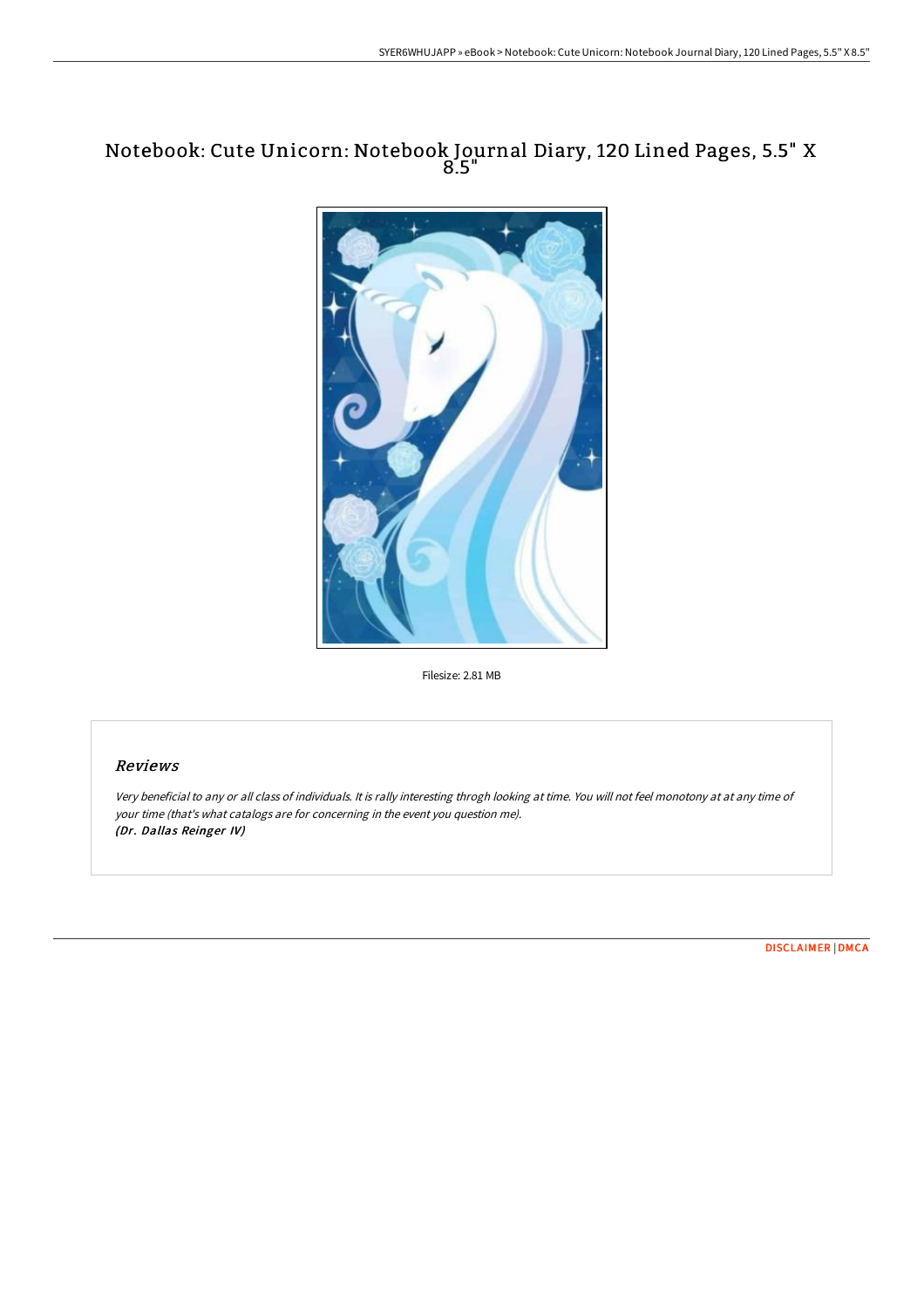## NOTEBOOK: CUTE UNICORN: NOTEBOOK JOURNAL DIARY, 120 LINED PAGES, 5.5" X 8.5"



To download Notebook: Cute Unicorn: Notebook Journal Diary, 120 Lined Pages, 5.5" X 8.5" PDF, make sure you click the hyperlink below and download the file or gain access to other information that are relevant to NOTEBOOK: CUTE UNICORN: NOTEBOOK JOURNAL DIARY, 120 LINED PAGES, 5.5" X 8.5" book.

Createspace Independent Publishing Platform, 2017. PAP. Condition: New. New Book. Shipped from US within 10 to 14 business days. THIS BOOK IS PRINTED ON DEMAND. Established seller since 2000.